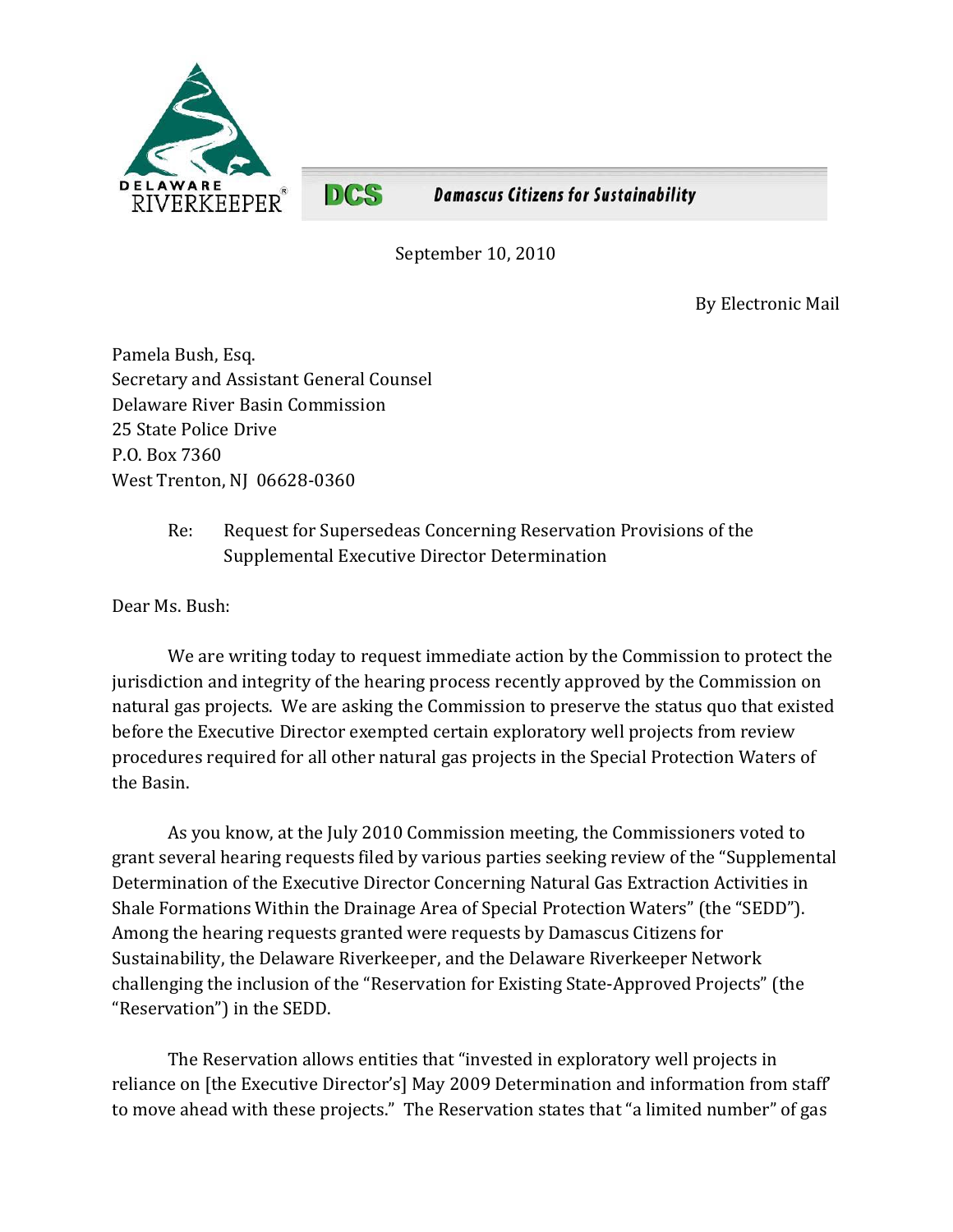well drilling permits have been issued by the Pennsylvania Department of Environmental Protection since the May 2009 Determination and finds that "In contrast to the thousands of wells projected to be installed in the Basin over the next several years, the risk to Basin waters posed by only the wells approved by PADEP since May 2009 are comparatively small." The Reservation goes on to note that these wells are subject to PADEP regulation of construction and operation and continue to require Commission approval before fracturing or modification for gas production. The Reservation concludes by stating:

"In light of these existing safeguards and the investment-backed expectations of the sponsors of these projects, the Supplemental Determination does not prohibit any exploratory natural gas well project from proceeding if the applicant has obtained a state natural gas well permit for the project on or before the date of issuance set forth above."

The organizations listed above filed their hearing requests on the Reservation to challenge the legal basis for the Reservation and the application of that Reservation to each of the wells permitted by PADEP in the Basin between the May 2009 Determination and the June 2010 Supplemental Determination. These requests were granted by the Commission at its July 2010 meeting. Subsequently, the Executive Director amended the SEDD to add two additional well projects by Hess that had received sediment control plan approval but had not yet received a PADEP well permit prior to the issuance of the SEDD. Our organizations have also requested a hearing on the additional wells allowed to proceed under the Amended SEDD and suggested that the scope of the existing hearing be expanded to include these additional wells. The Commission has not yet taken action on our hearing request regarding the Hess wells.

Since the Commission's action at the July meeting in granting the various hearing requests and consolidating them into a single hearing, several of the gas well projects allowed to continue under the Reservation provisions of the SEDD have been or are in the process of being constructed and drilled. To our knowledge, in Wayne County three well pads and access roads have been constructed and wells have been drilled on two of these sites by Newfield Appalachia PA, LLC. Drilling is about to or may already have begun on the third pad site. Preliminary pad construction work is beginning on a fourth Newfield site and there is a fifth site that presumably will be constructed next. In addition to these Newfield sites, at a site in Buckingham Township, Wayne County, in what appears (from a photograph from an aerial flyover) to be relatively recent activity, several acres of forested land have been cleared and a large, rectangular pond with what appears to be a plastic liner had been constructed.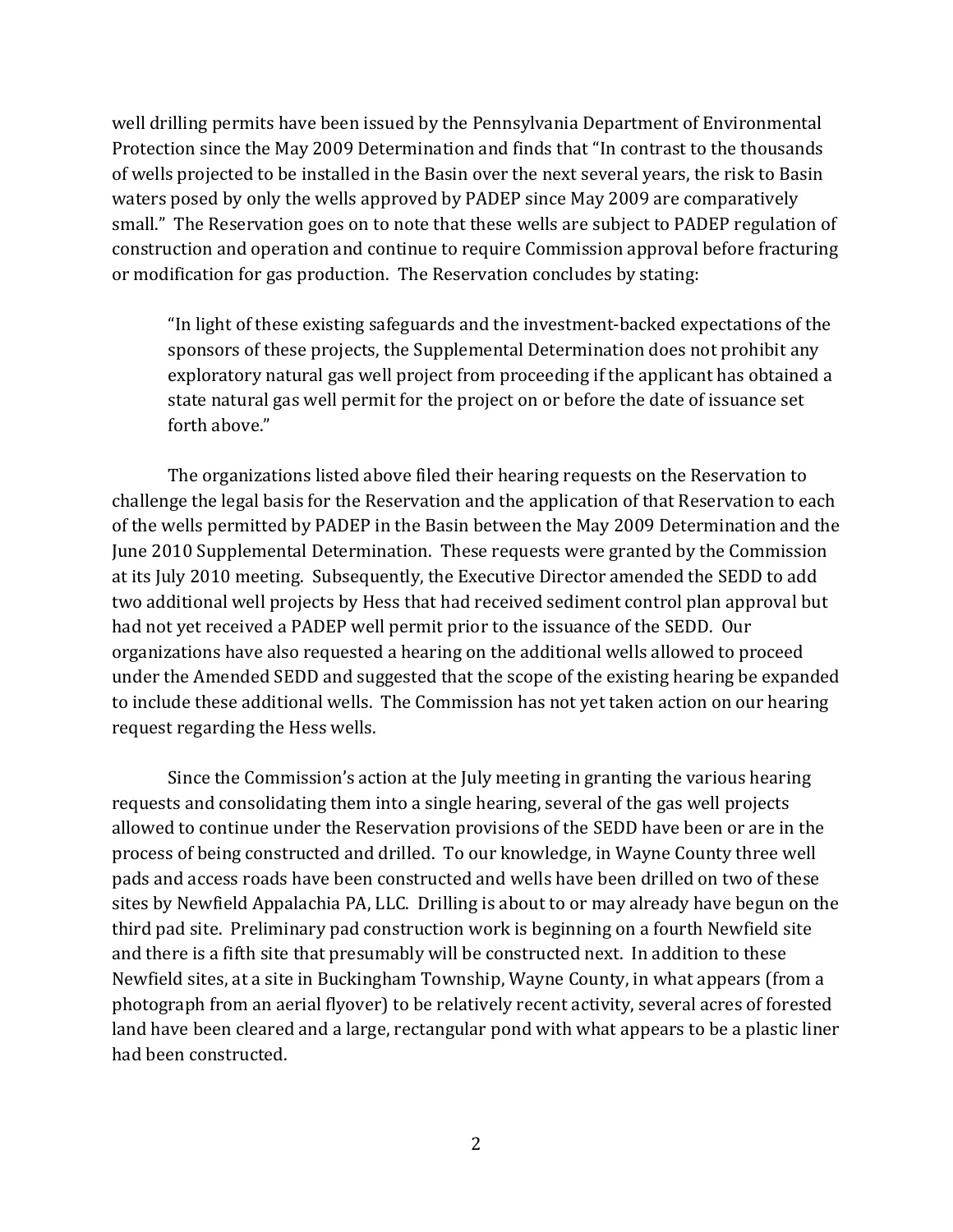At the first meeting with the hearing officer held September 2, 2010, the hearing date was set for the week of December 13, 2010, with preparation of expert reports and witnesses and other pre-hearing activities to take place between now and the December hearing date. At this first meeting, we raised the issuance of a supersedeas to halt the current drilling and well pad activities to prevent the issues related to the Reservation in the SEDD from potentially becoming moot by completion of all of the activity allowed under the Reservation. The hearing officer responded that we should present our supersedeas request directly to the Commission as there would not be time for him to consider and provide recommendations on this issue to the Commission before the September 15, 2010, Commission meeting.

We are requesting that the Commission direct that all activities under the Reservation provisions of the SEDD be halted until the hearing officer's post-hearing report has been presented to and acted upon by the Commission. If these activities are not halted, the likelihood is that most if not all of the gas projects within the scope of the Reservation provisions will have been completed before the hearing officer can hear our arguments and make a recommendation to the Commission on how to resolve the issues presented by our hearing request. In other words, issues raised by the undersigned and referred to the hearing process by the Commission would be rendered moot. The Commission has an obligation to protect the integrity of its hearing process by issuing a supersedeas to preserve the jurisdiction of the hearing process and the Commission's right to decide the issues we are presenting.

Granting this supersedeas is in the public interest because it is important for the public to be assured that the Commission is adhering to the requirements of the Compact and following administrative procedures that protect the interests of all parties affected by the management of the water resources of the Basin. Our organizations and members unquestionably will be adversely affected in the absence of the supersedeas because in all likelihood the issues on which we were granted a hearing will be rendered moot by completion of the wells at issue. Moreover, our organizations and members have already been and are continuing to be harmed by activities involved in well pad construction and well drilling. These activities have subjected our organizations' members to noise, dust, disturbance by heavy truck traffic, loss and/or interruption of sleep from high intensity lighting and drilling activity during night hours, and disruption of their lives and enjoyment of their property and community. The well pads, locations, land disturbance, access roads, drilling activity, wastes and wastewaters, and surface impoundments for these wastes from the wells that have been allowed to proceed under the Reservation provisions of the SEDD have created risks to our organizations and members and the environment that they are dedicated to preserving.